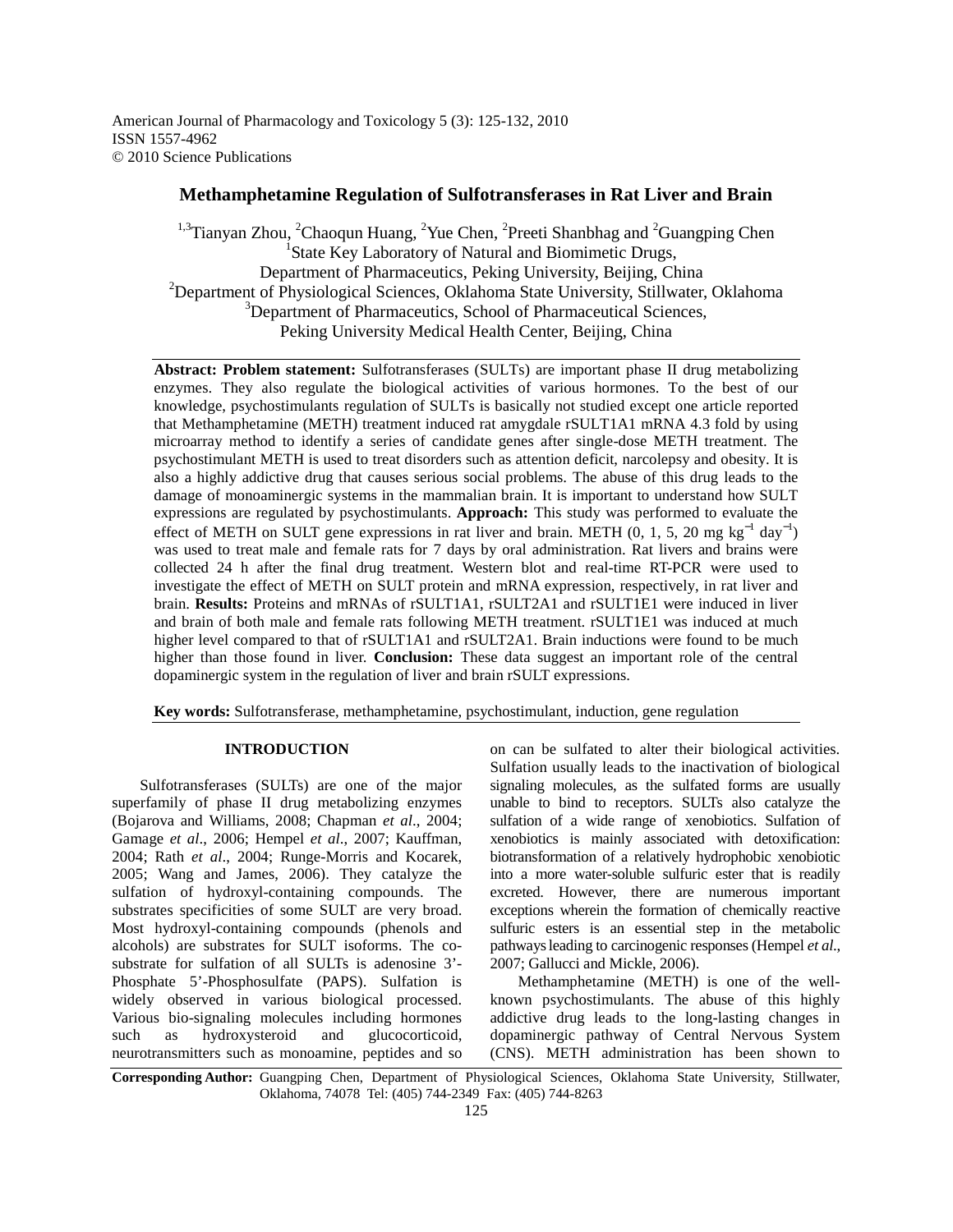produce long-term decreases in numerous measures of both dopaminergic and serotonergic function such as enzyme activity, monoamine content and monoamine transmitters in experimental animals as well as in human (Quinton and Yamamoto, 2006; Gold *et al*., 2009; Krasnova and Cadet, 2009; Guilarte *et al*., 2003; Kish, 2008; Kita *et al*., 2003; Cadet *et al*., 2007; Volz *et al*., 2007; Fleckenstein *et al*., 2007; Sofuoglu and Sewell, 2009). METH toxicity is frequently reported as a potential model of drug induced Parkinsonism, which is one of the most common movement disorders of the elderly. Chronic or intermittent METH abuse may create temporary or permanent disturbances in the dopaminergic systems of the brain that may predispose individuals to Parkinsonism (Kita *et al*., 2003; Fisher *et al*., 2005; Yanai *et al*., 2005; Tolwani *et al*., 1999).

 SULTs induction by hormones and other endogenous molecules has been relatively well known (Liu and Klaassen, 1996; Duanmu *et al*., 2001; Dunn and Klaassen, 2000; Klaassen *et al*., 1998; Runge-Morris, 1998; Runge-Morris *et al*., 1999; Wu *et al*., 2001; Runge-Morris and Kocarek, 2005). Xenobiotic induction of SULTs is not well studied. Recent data suggest that SULTs can be induced by xenobiotics, although the mechanisms for xenobiotic induction are less known (Runge-Morris and Kocarek, 2005; 1998; Chen *et al*., 2008; Maiti and Chen, 2003a; 2003b). Psychostimulants regulation of SULTs is basically not studied. To the best of our knowledge, there is only one report on METH regulation of SULTs, which used microarray method to screen a series of candidate genes after single-dose METH treatment of rats (Niculescu *et al*., 2000). This report suggested that METH treatment induced rat brain SULT1A1 mRNA 4.3 fold in the amygdale.

 Similar to Cytochrome P450 (CYP) enzymes, most SULTs are regulated by hormones that remain under control of the Central Nervous System (CNS). METH treatment is known to cause the change of dopamine in CNS. Dopamine is one of the most important endogenous neurotransmitters as well as an important endogenous substrate of SULTs (Yasuda *et al*., 2009; Salman *et al*., 2009; Lu *et al*., 2005). It has been demonstrated that the expression of CYPs can be regulated by dopamine receptor-linked signaling pathway by changing the hormone (GH, thyroid hormones, glucocorticoids and so on) levels *in vivo*  (Wojcikowski, 2004; Wojcikowski *et al*., 2007; 2008; Konstandi *et al*., 2008). CNS psychostimulants regulation of the expression of SULTs is not studied. We hypothesize that the effect of METH on monoaminergic systems in the brain may indirectly change the expression of SULTs mediated by the

dopamine-related signaling pathway. In this study, we investigated the regulation of rSULT1A1, rSULT2A1 and rSULT1E1 by METH in both rat liver and rat brain.

## **MATERIALS AND METHODS**

**Materials:** METH was purchased from Sigma-Aldrich (St. Louis, MO). SDS-polyacrylamide gel electrophoresis reagents were obtained from Bio-Rad (Hercules, CA). Western blot chemiluminescence reagent kits (Super Signal West Pico Stable Peroxide and Super Signal West Pico Luminol/Enhancer solutions) were purchased from Pierce Chemical (Rockford, IL). PVDF membranes used for Western blotting analyses were purchased from Millipore Corporation (Bedford, MA). TRI REAGENT for total RNA extraction was purchased from MRC (Cincinnati, OH). M-MLV Reverse Transcriptase was obtained from Promega (Madison, WI). qPCR MasrerMix Plus with SYBR® Green I dNTP was purchased from Eurogentec (San Diego, CA). Antibodies against AST-IV (rSULT1A1) and STa (rSULT2A1) were provided by Dr. Michael W. Duffel (Division of Medicinal and Natural Products Chemistry, College of Pharmacy, The University of Iowa, Iowa city, IA). An antibody against rSULT1E1 was purchased from Biovision Inc (Boston, MA). Protein assay reagent was purchased from Bio-Rad. All other reagents and chemicals were of the highest analytical grade available.

**Animals and drug treatment:** Male and Female Sprague-Dawley rats (Harlan, Indianapolis, IN), 10- 11 weeks old and 200-300 g body weight were used in this investigation. Rats were housed in a temperatureand humidity-controlled room and supplied with rodent chow and water for at least 1 week before use. Rats of both sexes were divided into 4 groups with four in each. METH was dissolved in sterile saline and administrated by gavage at 1, 5 and 20 mg  $\text{kg}^{-1}$  day<sup>-1</sup> for 7 days. The corresponding group of control rats of either gender received only sterile saline. The rats were sacrificed 24 h after the final drug treatment. Livers and whole brains were collected, washed with sterile, ice-cold NaCl (0.9%, w/v) solution and snap-frozen. Samples were stored at - 80°C until use.

**Cytosol preparation:** Both liver and brain tissues were homogenized in 50 mM Tris buffer containing 0.25 M sucrose, 3 mM β-mercaptoethanol and 0.02% (v/v) Tween-20, pH 7.4. All homogenates were centrifuged at 100,000 g for 1 h at 4°C. Cytosol aliquots were collected and preserved at -80°C for Western blot.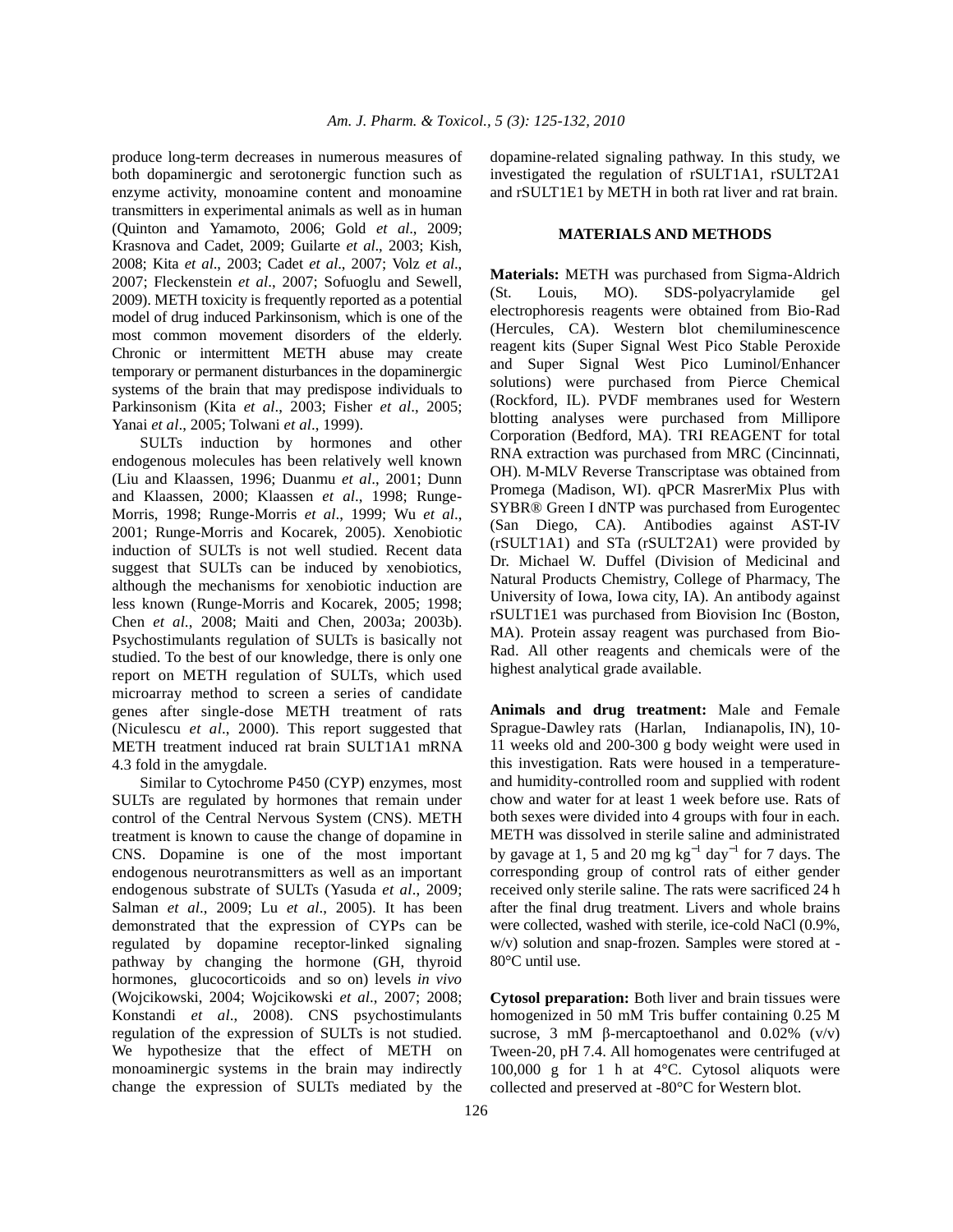**Western blot analysis:** Cytosol protein from liver (10 µg) and brain (50 µg) was used in a 12% polyacrylamide gel in an electrophoresis system (Novex, San Diego, CA). After running at 200 V, the protein bands were transferred overnight at 35 V onto a PVDF membrane. Membranes were blocked for 1 h by 5% (w/v) nonfat dry milk in Tris-Buffered Saline (TBS). For both liver and brain cytosol proteins, membranes were incubated with either rabbit anti-rat AST-IV (rSULT1A1), or rabbit anti-rat STa (rSULT2A1) or mouse anti-rat SULT1E1 (1:1000) overnight in TBST (50 mM Tris, pH 7.5, 150 mM NaCl and  $0.05\%$  (v/v) Tween 20) containing 5% (w/v) nonfat dry milk on a shaker at 4°C After incubation, all membranes were washed with TBST for 3×10 min and incubated in secondary antibody (Horseradish peroxidase-conjugated Immuno-Pure goat anti-rabbit IgG (H+L) for rSULT1A1 and rSULT2A1, Horseradish peroxidase-conjugated Immuno-Pure goat anti-mouse IgG(H+L) for rSULT1E1) at 1:8000 dilutions in the same buffer for at least 1 h. The membranes were washed with TBST for 3×10 min. Fluorescent band were developed with 3 mL of substrate containing the same volume of each Super Signal West Pico Luminol Enhancer solution and Super Signal West Pico Stable Peroxidase solution at room temperature for 5 min. The fluorescence image was obtained using VersaDoc IMAGING SYSTEM 5000MP (BIO-RAD, Hercules, CA). The densitometric quantification of protein bands was obtained using Quantity One 4.6.5 software of VersaDoc imaging system.

**Quantitative real-time PCR:** Total RNA was extracted from liver using TRI REAGENT from MRC according to supplier's guidelines. The concentration and purity of the extracted RNA were checked spectrophotometrically by measuring 260/280 absorption ratios. M-MLV Reverse Transcriptase (Promega) with 1 µg of total RNA was used to synthesize cDNA and 1 µL of reverse-transcribed product served as the template in polymerase chain reactions. Real-time PCR was performed using the qPCR MasrerMix Plus with SYBR® Green I kit (EUROGENTEC) following the manufacturer's instruction. Primers were designed with Primer Express as follow: rActin-F320:5'-AGGCCCCTCTGAACCCTAAG-3', rActin-R435: 5'- AGAGGCATACAGGGACAACACA-3', GI NM\_031144; rSULT1A1-F530: 5'-AGCTGAGACACACTCACCCTGTT-3', rSULT1A1- R651: 5'-ATCCACAGTCTCCTCGGGTAGA-3', GI. L19998; rSULT2A1-F496: 5'- ATCCGTGCCTGGCTGTCTAT-3', rSULT2A1-R642:

5'-GAGGACCAAATCCAGCTCATCT-3'. GI M33329; rSULT1E1- F432:

5'-GGT GGC TGG TCA TCC AAA TC-3', rSULT1E1- R557:

5'-CGT GGA CTC TTT CCC TTT TCC-3', GI BC088157

 Real-time PCR was performed on an 7500 Fast Real-Time PCR System. (Applied Biosystems, Foster City, CA). Initially, regular PCR products were purified with GENECLEAN Turbo (Qbiogene, Carlsbad, CA) for constructing standard curves  $(10-10^8 \text{ copies})$ . A standard curve was plotted with the Threshold Cycle (CT) Vs the logarithmic value of the gene copy number. The gene copy number of unknown samples was generated directly from the standard curve by the software Sequence Detector 1.7. At least two duplications were run for each standard or unknown sample. All gene copy numbers were normalized to rat β-Actin mRNA.

**Data analysis:** One-way ANOVA followed by the Dunnett's test was used to calculate the statistical significance of the difference between the control group means and methamphetamine treatment group means. In all cases,  $*$ :  $p<0.05$  was considered significant;  $**$ : p<0.01 was considered very significant. Data presented in the figures are means Standard Deviation (±SD) of the data collected separately from at least three individual animals.

### **RESULTS**

**METH regulation of rSULT1A1, rSULT2A1 and rSULT1E1 in rat liver:** In female liver, Western blot data showed that rat SULT1A1 (rSULT1A1, AST-IV) protein expression increased by about 44, 35 and 47%, respectively, after 1, 5, 20 mg  $\text{kg}^{-1}$  day<sup>-1</sup> METH treatment for 7 days (Fig. 1A). Those increases were statistically significant. Rat SULT 2A1 (rSULT2A1, STa) in female rat liver increased 27% in protein level with the middle dose treatment of METH (Fig. 1A). METH induced female rat SULT1E1 (rSULT1E1, EST) protein level in liver 2.4-, 4.7- and 3.5-fold, respectively, in response to the three dose treatment (Fig. 1A). In male liver, rSULT1A1 protein expression was induced by about 77, 66 and 32% respectively at low, middle and high doses treatment of METH (Fig. 1B). In male rat liver, rSULT2A1 protein expression was not significantly changed, although rSULT2A1 was decrease 40% at the high dose treatment, this was not statistically significant. In male rat liver, rSULT1E1 protein expression was significantly induced at the low and medium dosed, while it was significantly suppressed at the high dose.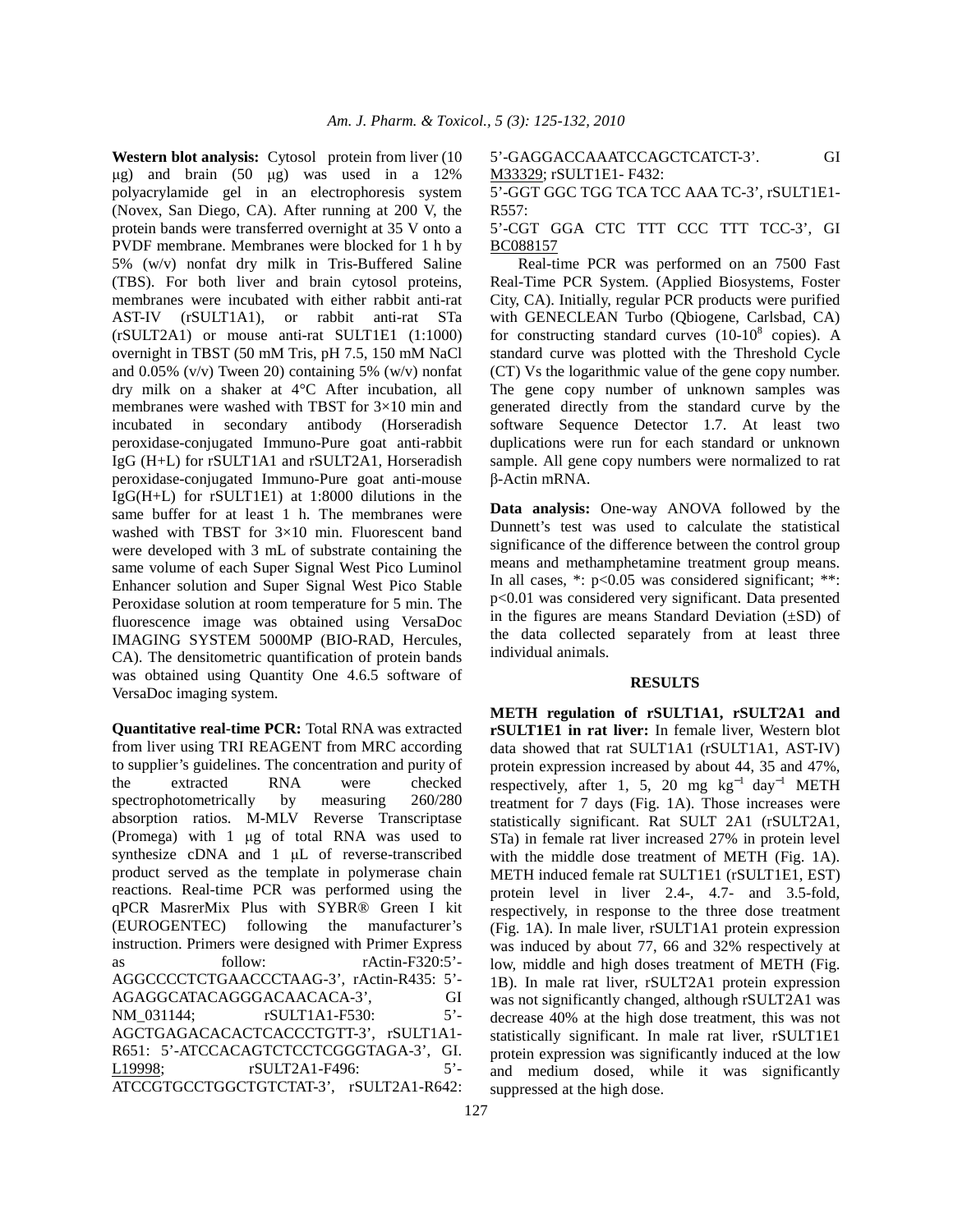

Fig. 1: Representative Western blot and densitometric analysis of rSULT1A1, rSULT2A1 rSULT1E1 in liver of (A) female and (B) male rats treated 1 week with varying doses of METH. Values were divided by the smallest densitometric value of the blot. The division factors are plotted and expressed as relative densities. \*: p<0.05; \*\*:  $p<0.01$  and \*\*\*:  $p < 0.001$ 

 Real-time PCR data demonstrated that the effect of METH treatment on the mRNA expressions of the three SULT isoforms (Fig. 2) was in good agreement with that of protein expressions (Fig. 1). This applies to all three doses treatment to all the three isoforms of SULT. This suggests that the regulation of METH on SULT expression is on the gene transcription level.

**METH regulation of rSULT1A1, rSULT2A1 and rSULT1E1 in rat brain:** The Western blot results and the densitometric analysis (Fig. 3A) suggested that rSULT1A1, rSULT2A1 and rSULT1E1 protein in female rat brain is significantly induced by the treatment of METH in the dose range between 1-20 mg kg<sup>-1</sup> day<sup>-1</sup>. The corresponding protein expression of rSULT1A1 increased by about 70%, 80% and70%; of rSULT2A1 increased by 113%, 131% and 90% and of rSULT1E1 increased by about 4.7-, 2.6-and 1.2-fold respectively, after 1, 5, 20 mg  $kg^{-1}$  day<sup>-1</sup>METH treatment (Fig. 3A). The induction of female rat brain rSULTs was much greater than that found in female rat liver.



Fig. 2: rSULT1A1, rSULT2A1 and rSULT1E1 mRNA expression in livers of (A) female and (B) male rats treated 1 week with varying doses of METH. Rat β-actin was used as control for realtime PCR. Relative copy number of rSULT1A1, rSULT2A1 and rSULT1E1 mRNA were standardized by using rat β-actin mRNA. Induction fold was calculated by dividing the copy number of rSULT mRNA in METHtreated rats by the copy number of corresponding rSULT mRNA in control rats. \*:  $p<0.05$  and \*\*:  $p < 0.01$ 



Fig. 3: Representative Western blot and densitometric analysis of rSULT1A1, rSULT2A1 and rSULT1E1 in the brain of (A) female and (B) male rats treated 1 week with varying doses of METH. Values were divided by the smallest densitometric value of the blot. The division factors are plotted and expressed as relative densities. \*: p<0.05; \*\*: p<0.01 and \*\*\*: p<0.001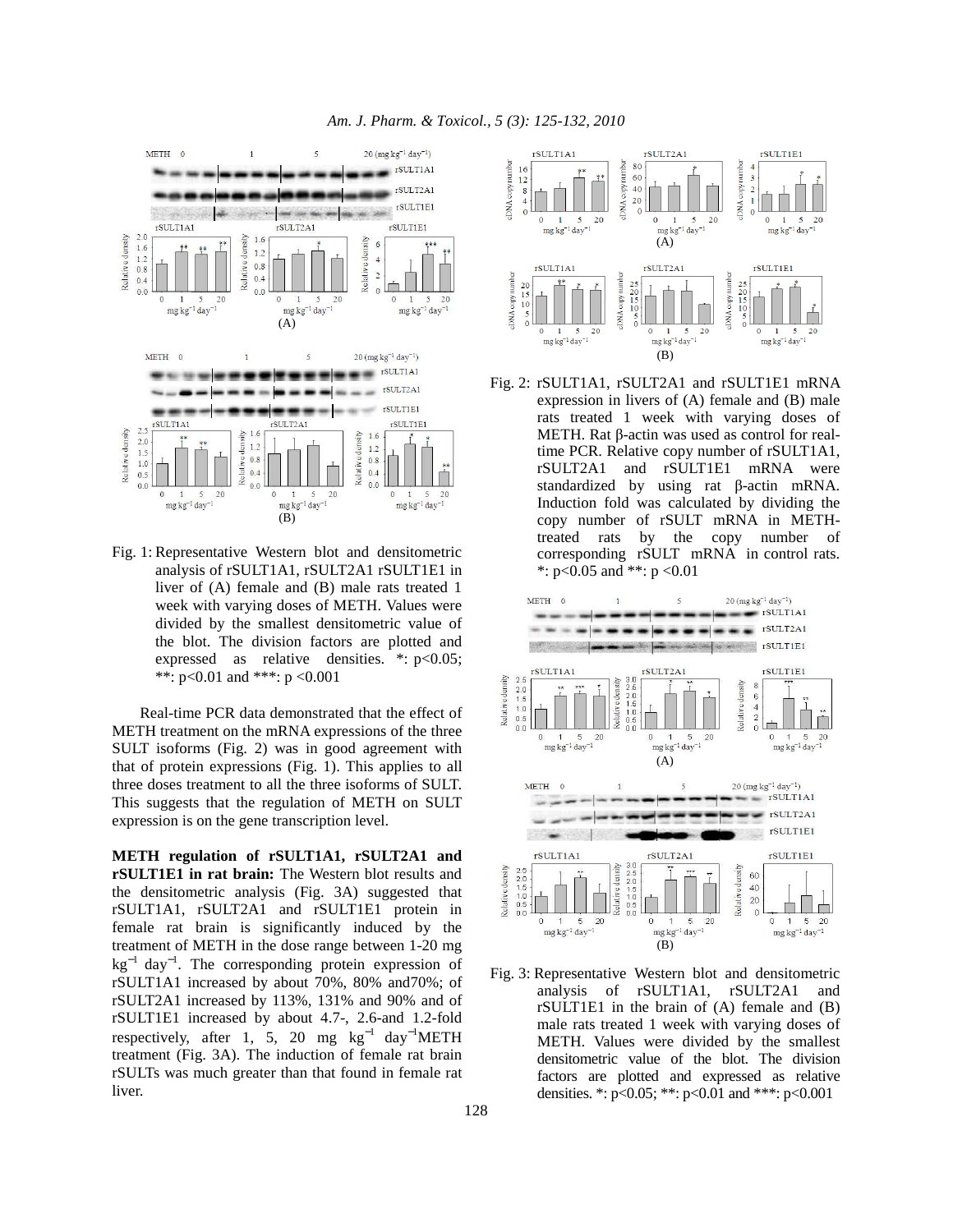In male rat brain, rSULT1A1 protein level increased by about 66, 110 and 19%, respectively, in response to the treatment of 1, 5, 20 mg  $kg^{-1}$  day<sup>-1</sup>. The induction of rSULT1A1 was not statistically significant in low and high doses treatment. rSULT2A1 protein expression was found dramatically induced in male rat brain (Fig. 3B). rSULT2A1 protein level increased by about 109, 132 and 88%, respectively, in response to the three dose treatment. rSULT1E1 protein level in male rat brain was induced at a very high level, increased up to about 16-, 27-, 13-fold, respectively, after 1, 5, 20 mg  $kg^{-1}$  day<sup>-1</sup> METH treatment. The induction of male rat brain SULT1E1 was not statistically significant due to huge variation between individuals. The induction of male rat brain rSULT1A1, rSULT2A1 and rSULT1E1 was much greater than that found in male rat liver.

#### **DISCUSSION**

 SULTs catalyze the sulfation of xenobiotics and different biosignaling molecules including hydroxysteroid hormones, thyroid hormones, glucocorticoid hormones, neurotransmitters, bile acids, heparan and so on. Some isoforms of SULTs, e.g., SULT1A1, have very broad substrate specificity and play important roles in xenobiotics detoxification. Other SULTs, e.g., SULT1E1, have high specificity for only endogenous substrates. Although some SULT isoforms have been isolated and characterized, the biological functions of SULTs remain largely unknown. Studies on cytosolic SULTs have been mainly focused on drug metabolism and detoxification. We believe that SULTs are not only important for xenobiotic detoxification but also play important biological roles in the regulation of the activities of various biosignaling molecules and their functions. The malfunction of SULTs will therefore lead to diseases.

 METH is a psychostimulant used to treat several disorders, including attention deficit, narcolepsy and obesity (Cadet *et al*., 2007; Fleckenstein *et al*., 2007). Over use of this drug causes drug dependence and addiction and cause serious social problems. We are interested to investigate the roles that SULTs play under physiological and various pathological conditions and to understand the importance of SULTs for general human health. METH is known to cause hormone level changes *in vivo*, we are interested to understand how METH regulate SULTs in the drug detoxifying tissue rat liver and in the center of the nervous system rat brain. SULT1A1 is the major phenol-sulfating SULT and has very broad substrate specificity. It not only sulfates simple xenobiotic phenols with high activity but also sulfates many endogenous phenolic compounds, including various hormones and neurotransmitters. SULT1A1 is also widely distributed in different tissues. SULT2A1 mainly catalyzes the sulfation of alcohol compounds; it is also the major enzyme to catalyze the sulfation of hydroxysteroids, especially for DHEA. SULT1E1 is specific for the sulfation of estrogens; it is also the major enzyme to catalyze the sulfation of thyroid hormones (Wu *et al*., 2008; Santini *et al*., 1993). In this study, these three isoforms were selected for the investigation of METH effect in rat liver and brain.

 Our experimental results suggested that the simple phenol SULT, rSULT1A1 (it also catalyzes the sulfation of neurotransmitters) is induced by METH treatment in both rat liver and brain. The hydroxysteroid SULT, rSULT2A1, is somewhat less inducible by METH. The estrogen and thyroid SULT, rSULT1E1, is very sensitive to the treatment of METH. In general, the effect of METH on rat brain SULTs is much higher than that of rat liver.

 Genes encoding different SULT isoforms expression can be regulated through endogenous hormones (growth hormone, sex hormones, thyroid hormones, glucocorticoids) and immune system (cytokines) in different ways and at various levels, being also tissue-dependent (Liu and Klaassen, 1996; Duanmu *et al*., 2001; Dunn and Klaassen, 2000; Klaassen *et al*., 1998; Runge-Morris, 1998; Runge-Morris *et al*., 1999; Wu *et al*., 2001; Runge-Morris and Kocarek, 2005; Chen *et al*., 2008; Maiti and Chen, 2003a; 2003b). Glucocorticoid-inducible rat hepatic SULT1A1 gene transcription occurs through a Glucocorticoid Receptor (GR)-mediated mechanism, a low dose of a synthetic glucocorticoid, can have physiologically significant effects attributable to the increased expression of SULT1A1 (Runge-Morris and Kocarek, 2005). Glucocorticoids have been known as important regulatory factors in the control of rat hepatic SULT2A enzyme activity (Fang *et al*., 2005a). The expression of rodent and human hepatic SULT2A is regulated by the Pregnane X Receptor (PXR) (Liu and Klaassen, 1996; Runge-Morris and Kocarek, 2005; Fang *et al*., 2005a; 2005b; Duanmu *et al*., 2002). Dexamethasone administration produced significant increases in rat hepatic SULT2A mRNA and protein contents, relative to control (Fang *et al*., 2005a). Treatment of human hepatocyte cultures with PXRactivating concentrations of dexamethasone and rifampicin both produced concentration-dependent increases in human SULT2A1 mRNA and protein contents (Fang *et al*., 2005a; 2005b; Duanmu *et al*., 2002). In addition, more and more recent data suggest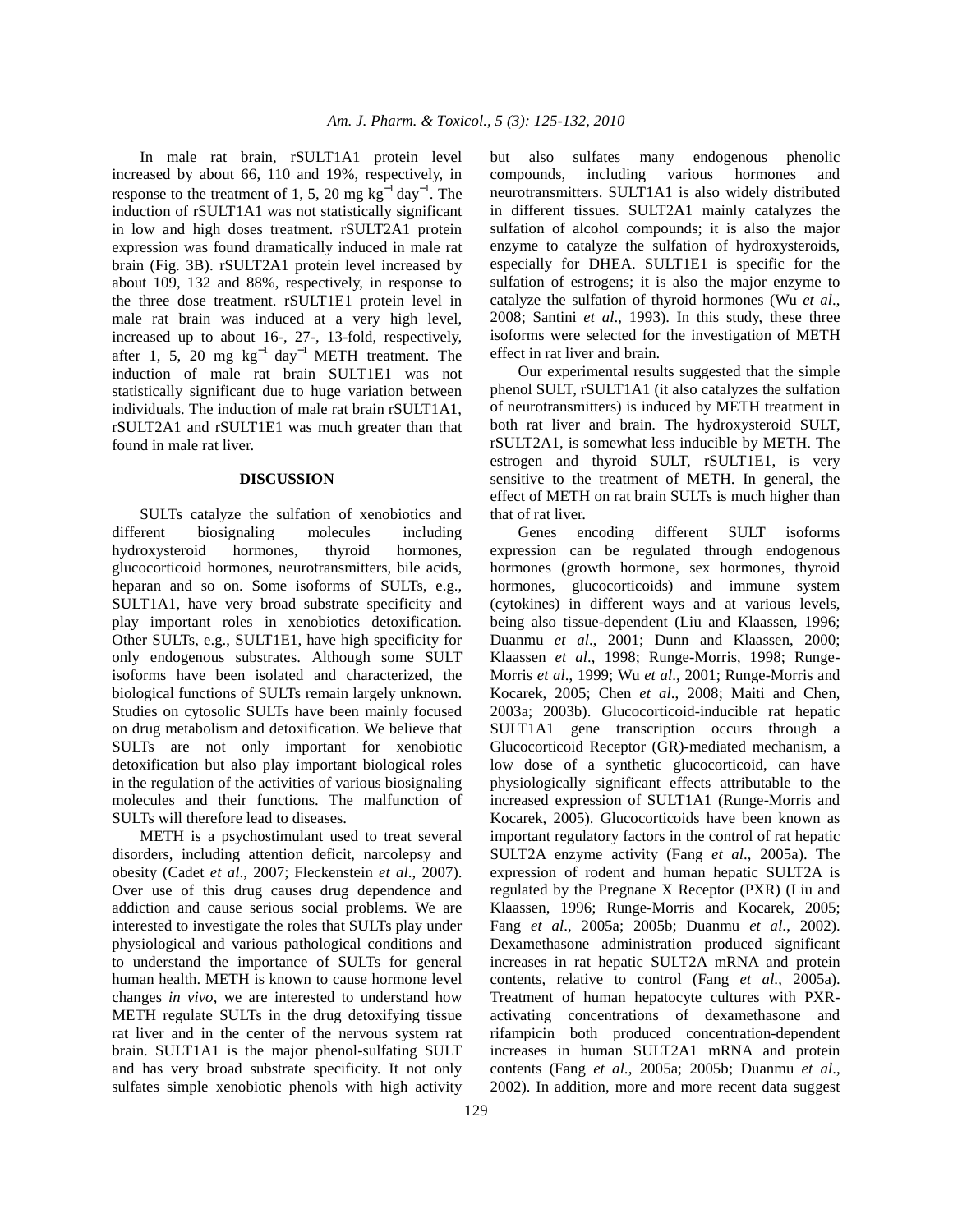that hepatic SULT gene expression is regulated by the same transcription factor networks that also control the expression of the Cytochrome P450s (CYP), such as the Aryl hydrocarbon (Ah) receptor and members of the nuclear receptor superfamily, such as PXR, CAR and PPARα, although the co-regulation between the SULT and CYP gene families doesn't always occur in a coordinate direction (Runge-Morris, 1998; Runge-Morris and Kocarek, 2005; Jain *et al*., 2008).

 Endogenous hormones including glucocorticoids and cytokines are under CNS control. METH is a CNS stimulant which has been shown to produce long-term changes in numerous measures of both dopaminergic and serotonergic function such as enzyme activity, dopamine content and monoamine transmitters (Quinton and Yamamoto, 2006; Gold *et al*., 2009; Krasnova and Cadet, 2009; Guilarte *et al*., 2003; Kish, 2008; Kita *et al*., 2003; Cadet *et al*., 2007; Volz *et al*., 2007; Fleckenstein *et al*., 2007; Sofuoglu and Sewell, 2009). METH increase synaptic levels of the monoamines Dopamine (DA), serotonin and Norepinephrine (NE) (Sofuoglu and Sewell, 2009). It has been demonstrated that dopaminergic system can regulate CYP isoenzymes expression in liver by altering levels of pituitary hormones and cytokine (Wojcikowski, 2004; Wojcikowski *et al*., 2007; 2008; Konstandi *et al*., 2008). Psychostimulant amphetamine has been shown to cause a large increase in corticosterone concentration leading to a substantial rise in CYP3A activity and protein level by activating PXR (Wojcikowski *et al*., 2008). Being one of important endogenous glucocorticoids, corticosterone may regulate SULT1A1 and SULT2A1 by acting on GR and PXR respectively, in the similar way as to dexamethasone. As the analog of amphetamine, METH is also an important member of the family of phenethylamines. METH has similar chemical structure to amphetamine and they have same pharmacology action mechanism. So it is highly possible that METH administration may change the corticosterone concentration *in vivo* and regulate rSULTs through GR or PXR. Our results shows that rSULT1A1, rSULT2A1 and rSULT1E1 were induced in liver and brain of both male and female rats following METH treatment at low and middle doses treatment for 7 days. At these doses range treatment, the induction of rSULTs by METH may be mediated through the dopamine-related signaling pathway. METH changes the dopamine content in brain and caused increase in corticosterone (and or other hormones) concentration leading to a substantial rise in SULTs expression by activating PXR or GR. It is known that 4-Hydroxymethamphetamine (4-OH-METH) is one of the main metabolites of

METH and 4-OH-METH is the substrate of SULT1A1. The induction of CYP3A and SULTs will enhance the detoxification of METH.

#### **CONCLUSION**

 Our data suggest that the central dopaminergic system may play an important role in the regulation of liver and brain rSULTs. This influence of brain dopaminergic system on the rSULTs can have physiological and toxicological significance, since rSULTs are important for drug detoxification and endogenous biosignaling molecules regulation.

## **ACKNOWLEDGMENT**

 This study was supported in part by National Institutes of Health (NIH) grant GM078606 (G.C.), American Cancer Society grant RSG-07-028-01-CNE (G.C.), United States Department of Agriculture (USDA) grant 2006-35200-17137 (G.C.), Oklahoma Center for the Advancement of Science and Technology (OCAST) grant HR05-015 (G.C.) and National Natural Science Foundation of China (NSFC) grant 81072699 (T.Z.).

#### **REFERENCES**

Bojarova, P. and S.J. Williams, 2008. Sulfotransferases, sulfatases and formylglycine-generating enzymes: A sulfation fascination. Curr. Opin. Chem. Biol., 12: 573-581.

 http://cat.inist.fr/?aModele=afficheN&cpsidt=2082 0278

- Cadet, J.L., I.N. Krasnova, S. Jayanthi and J. Lyles, 2007. Neurotoxicity of substituted amphetamines: Molecular and cellular mechanisms. Neurotox Res., 11: 183-202. PMID: 17449459
- Chapman, E., M.D. Best, S.R. Hanson and C. Wong, 2004. Sulfotransferases: Structure, mechanism, biological activity, inhibition and synthetic utility. Angewandte Chem., Int. Edn., 43: 3526-3548. DOI: 10.1002/anie.200300631
- Chen, Y., C. Huang, T. Zhou and G. Chen, 2008. Genistein induction of human sulfotransferases in HepG2 and Caco-2 cells. Basic Clin. Pharm. Toxicol., 103: 553-559. DOI: 10.1111/j.1742- 7843.2008.00316.x
- Duanmu, Z., D. Locke, J. Smigelski, W. Wu, M.S. Dahn *et al*., 2002. Effects of dexamethasone on aryl (SULT1A1)-and hydroxysteroid (SULT2A1)-sulfotransferase gene expression in primary cultured human hepatocytes. Drug Metab. Dispos., 30: 997-1004. DOI: 10.1124/dmd.30.9.997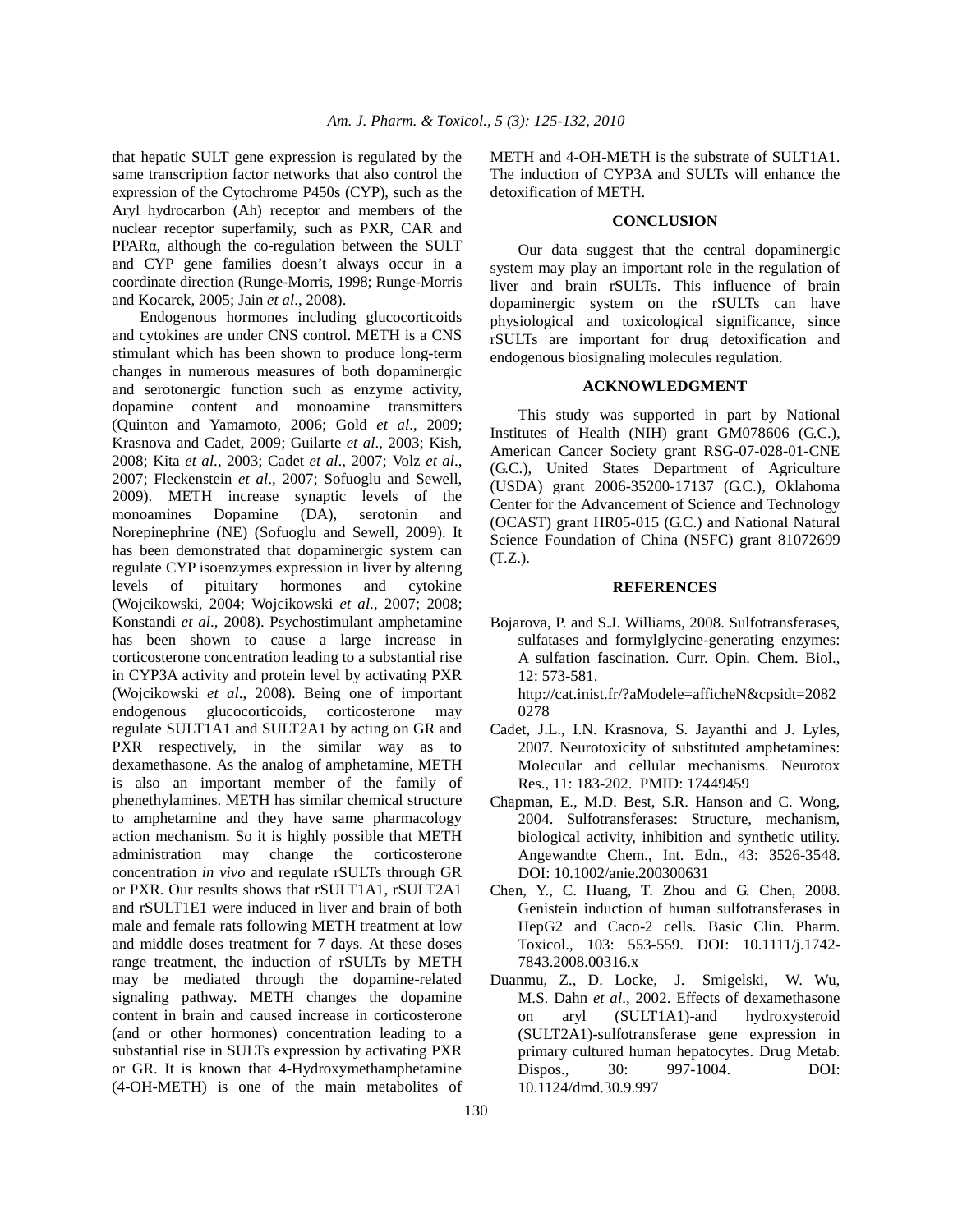- Duanmu, Z., T.A. Kocarek and M. Runge-Morris, 2001. Transcriptional regulation of rat hepatic aryl Sulfotransferase (SULT1A1) gene expression by glucocorticoids*.* Drug Metab. Dispos., 29: 1130-1135. PMID: 11454732
- Dunn, R.T. and C.D. Klaassen, 2000. Thyroid hormone modulation of rat sulphotransferase mRNA expression. Xenobiotica, 30: 345-357. DOI: 10.1080/004982500237550
- Fang, H.L., M. Abdolalipour, Z. Duanmu, J.R. Smigelski, A. Weckle *et al*., 2005a. Regulation of glucocorticoid-inducible hydroxysteroid Sulfotransferase (SULT2A-40/41) gene transcription in primary cultured rat hepatocytes: Role of CCAAT/enhancer-binding protein liverenriched transcription factors. Drug Metab. Dispos., 33: 147-156. DOI: 10.1124/dmd.104.000281
- Fang, H.L., S.C. Strom, H. Cai, C.N. Falany, T.A. Kocarek *et al*., 2005b. Regulation of human hepatic hydroxysteroid sulfotransferase gene expression by the peroxisome proliferator-activated receptor alpha transcription factor. Mol. Pharm., 67: 1257-1267. DOI: 10.1124/mol.104.005389
- Fleckenstein A.E., T.J. Volz, E.L. Riddle, J.W. Gibb and G.R. Hanson, 2007. New insights into the mechanism of action of amphetamines. Annu. Rev. Pharmacol. Toxicol., 47: 681-698. DOI: 10.1146/annurev.pharmtox.47.120505.105140
- Gallucci, R.M. and B.M. Mickle, 2006. Inflammatory cytokine expression patterns in rat skin exposed to JP-8 jet fuel. Am. J. Pharmacol. Toxicol., 1: 48-53. http://scipub.org/fulltext/AJPT/AJPT1348-53.pdf
- Gamage, N., A. Barnett, N. Hempel, R.G. Duggleby, K.F. Windmill *et al*., 2006. Human sulfotransferases and their role in chemical metabolism. Toxicol. Sci., 90: 5-22. PMID: 16322073
- Gold, M.S., F.H. Kobeissy, K.K.W. Wang, L.J. Merlo and A.W. Bruijnzeel *et al*., 2009. Methamphetamine- and trauma-induced brain injuries: Comparative cellular and molecular neurobiological substrates. Biol. Psychiatry, 66: 118-127. PMID: 19345341
- Guilarte, T.R., M.K. Nihei, J.L. McGlothan and A.S. Howard, 2003. Methamphetamine-induced deficits of brain monoaminergic neuronal markers: Distal axotomy or neuronal plasticity. Neuroscience, 122: 499-513. PMID: 14614914
- Hempel, N., N. Gamage, J.L. Martin and M.E. McManus, 2007. Human cytosolic sulfotransferase SULT1A1. Int. J. Biochem. Cell Biol., 39: 685-689. PMID: 17110154
- Jain, S., G. Khare, P. Tripathi and A.K. Tyagi, 2008. An inducible system for the identification of target genes for a regulator in mycobacteria. Am. J. Biochem. Biotechnol., 4: 226-230. http://www.scipub.org/fulltext/ajbb/ajbb43226-230.pdf
- Kauffman, F.C., 2004. Sulfonation in pharmacology and toxicology. Drug Metab. Rev., 36: 823-843. DOI: 10.1081/DMR-200033496
- Kish, S.J., 2008. Pharmacologic mechanisms of crystal meth. Can. Med. Assoc. J., 178: 1679-1682. PMID: 18559805
- Kita, T., G.C. Wagner and T. Nakashima, 2003. Current research on methamphetamine-induced neurotoxicity: Animal models of monoamine disruption. J. Pharm. Sci., 92: 178-195. DOI: 10.1254/jphs.92.178
- Klaassen, C.D., L. Liu and R.T. Dunn, 1998. Regulation of sulfotransferase mRNA expression in male and female rats of various ages. Chem. Biol. Interact., 109: 299-313. PMID: 9566754
- Konstandi, M., P. Harkitis, D. Kostakis, M. Marselos and E.O. Johnson *et al*., 2008. D2-receptor-linked signaling pathways regulate the expression of hepatic CYP2E1. Life Sci., 82: 1-10. PMID: 17988693
- Krasnova, I.N. and J.L. Cadet, 2009. Methamphetamine toxicity and messengers of death. Brain Res. Rev., 60: 379-407. PMID: 19328213
- Liu, L. and C.D. Klaassen, 1996. Regulation of hepatic sulfotransferases by steroidal chemicals in rats. Drug Metab. Dispos., 24: 854-858. PMID: 8869819
- Lu, J.H., H.T. Li, M.C. Liu, J.P. Zhang and M. Li *et al*., 2005. Crystal structure of human sulfotransferase SULT1A3 in complex with dopamine and 3' phosphoadenosine 5'-phosphate. Biochem. Biophys. Res. Commun., 335: 417-423. PMID: 16083857
- Maiti, S. and G. Chen, 2003a. Methotrexate is a novel inducer of rat liver and intestinal sulfotransferases. Arch. Biochem. Biophys. 418: 161-168. PMID: 14522587
- Maiti, S. and G. Chen, 2003b. Tamoxifen induction of aryl sulfotransferase and hydroxysteroid sulfotransferase in male and female rat liver and intestine. Drug Metab. Dispos., 31: 637-644. DOI: 10.1124/dmd.31.5.637
- Fisher, M.A., B.B. Plikaytis and T.M. Shinnick, 2005. Evaluation of transcript labeling techniques and development of a membrane-based parallel gene expression assay. Am. J. Biochem. Biotechnol., 1: 5-12. http://www.scipub.org/fulltext/ajbb/ajbb115-12.pdf